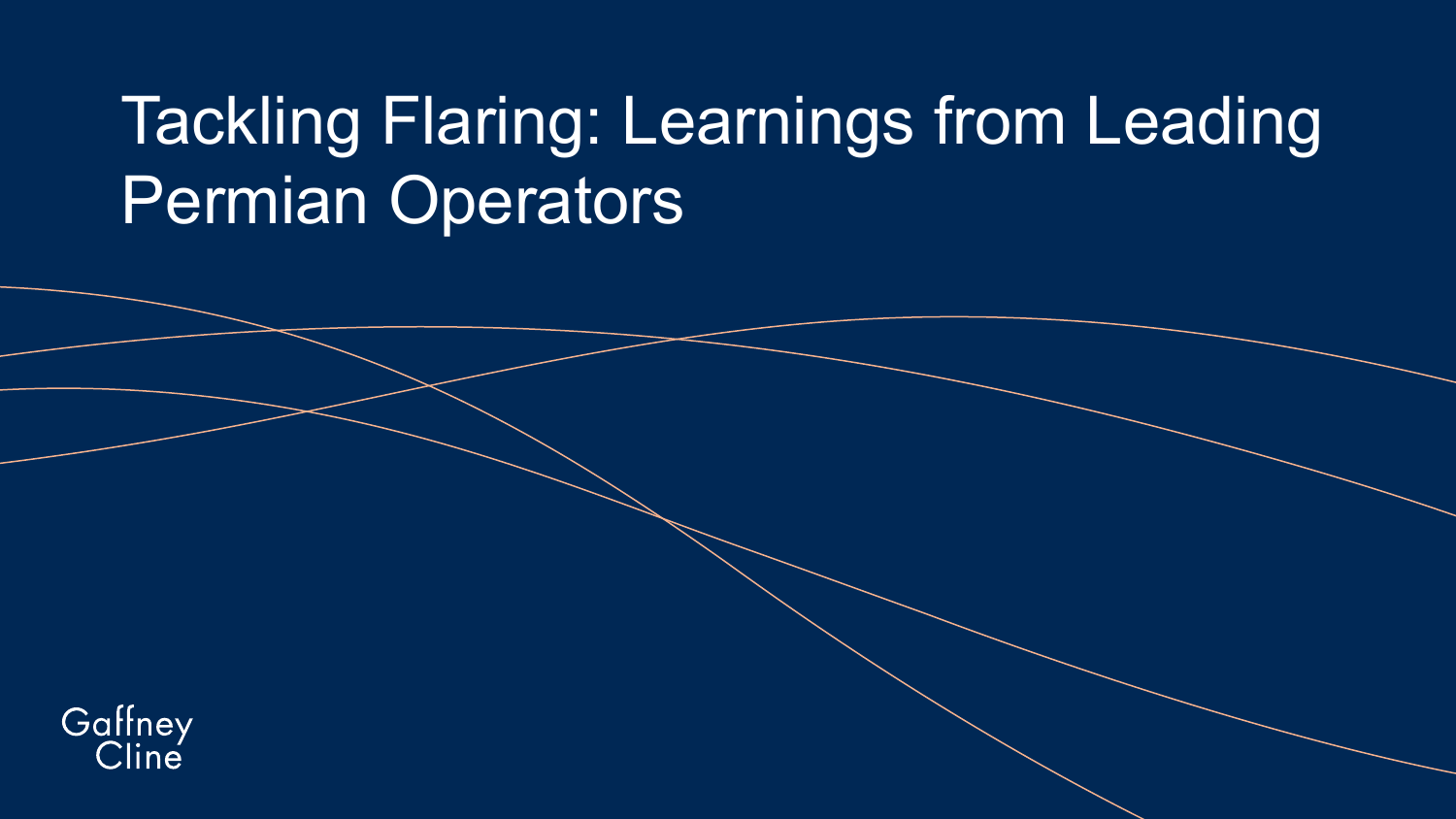#### Average Permian Basin natural gas flaring rate vs. top-tier operators interviewed



Source: Texas Railroad Commission (RRC) and New Mexico Energy, Minerals and Natural Resources Department (EMNRD). Public flared/vented and gas production data as of May 27, 2020. Note: Parsley Energy excludes Jagged Peak 2020 acquisition

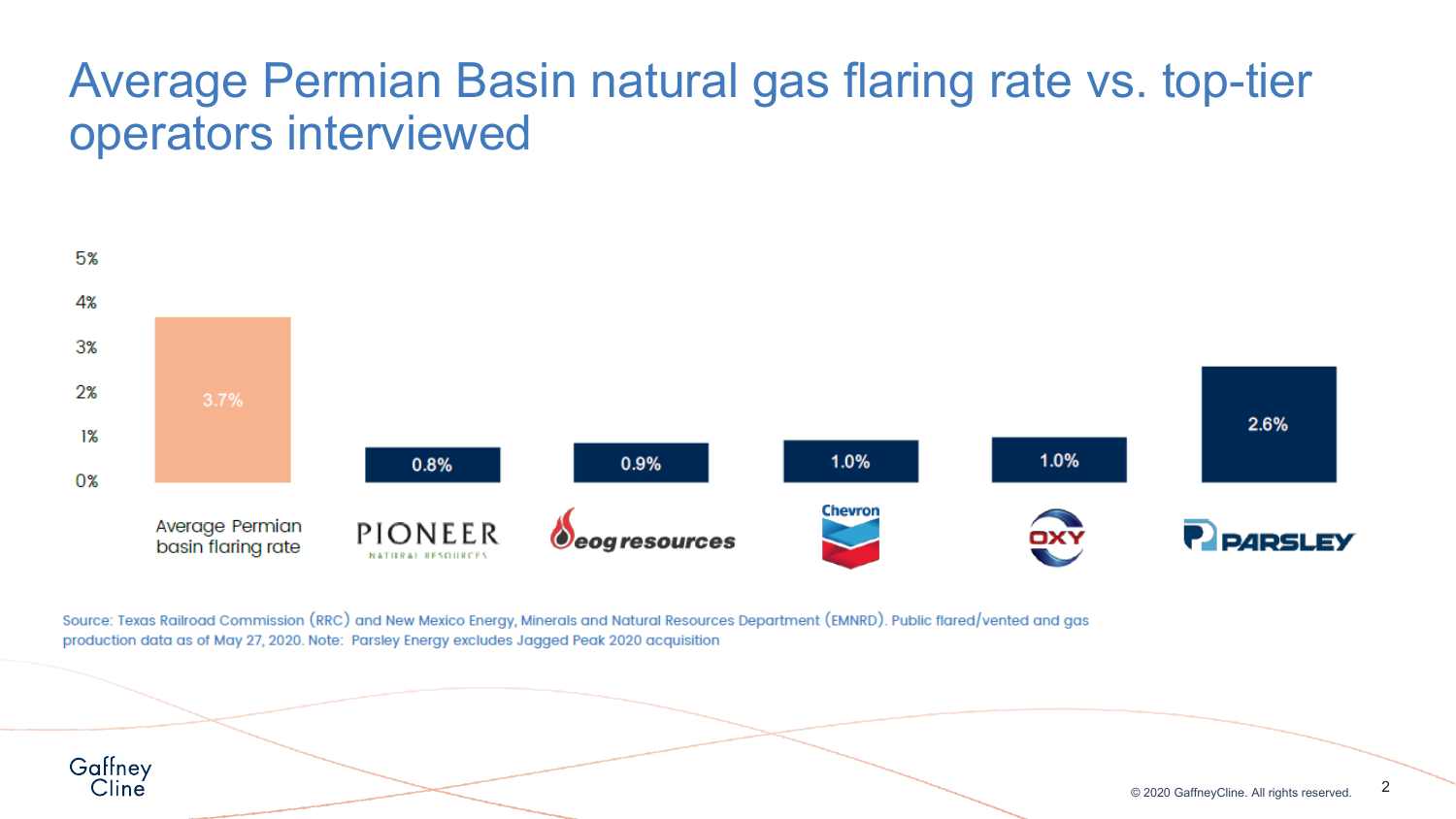#### Findings: Three main themes facilitating best-in-class flaring performance

Strong governance structure coupled with leadership on environmental stewardship

Commitment to reduce or eliminate flaring by ensuring that wells do not go online until gas takeaway is in place

Best-in-class practices to ensure flare functionality and reduced vapor emissions

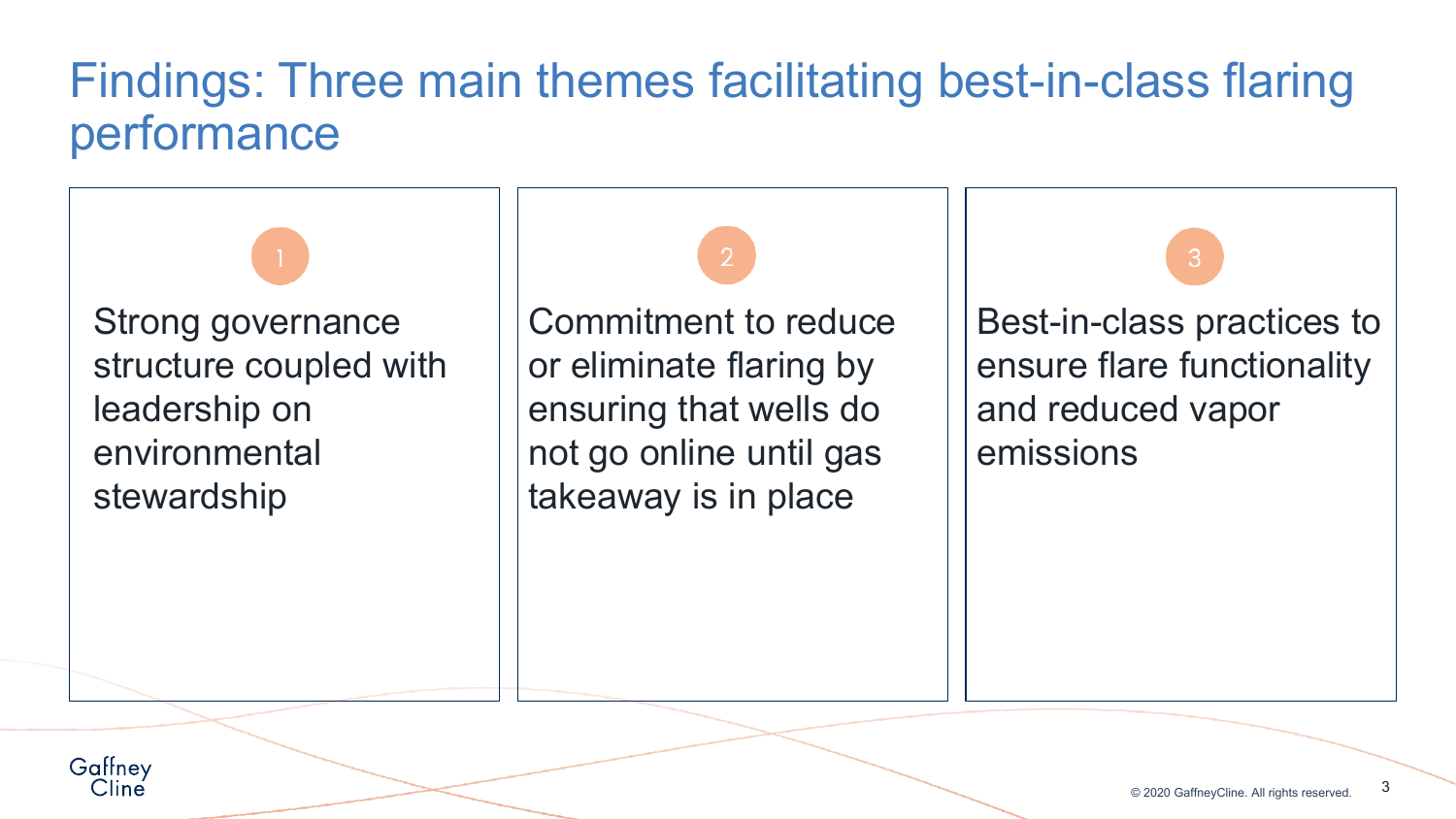### Governance and environmental stewardship

- **Sharing best practices** with other producers
- Establishing **cross-functional working committees** dedicated to reducing routine flaring
- **Communicating** flaring **targets and progress** against targets in group settings
- Conducting **internal learning** and technical conferences
- Making flaring intensity data **transparent** and visible to employees
- Setting **aggressive flare intensity** goals
	- − Intensity-based; Absolute reduction targets; Year over year improvements; Public statements on appropriate level of flaring intensity
- Tying **compensation metrics** to flaring performance goals



4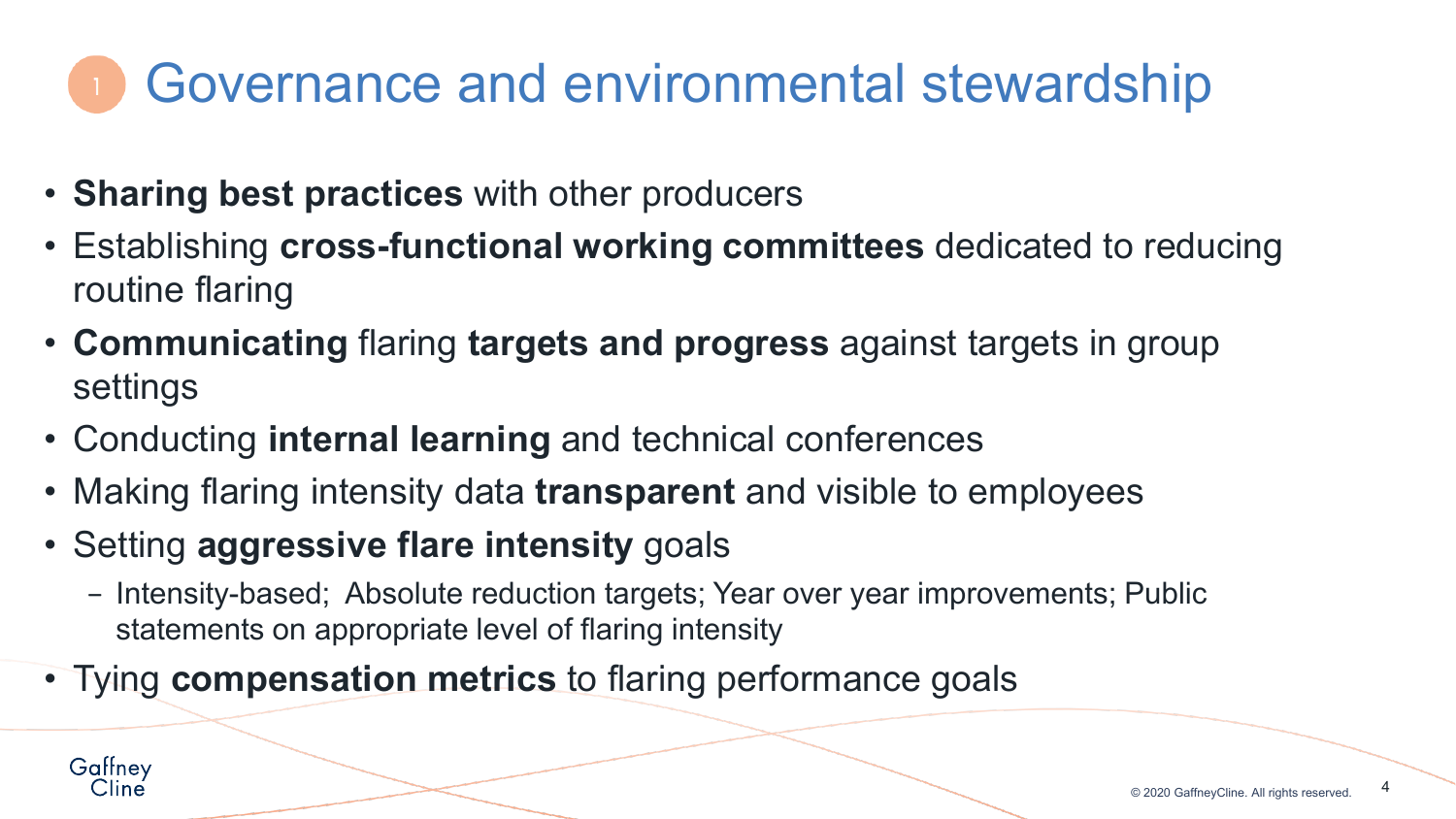## The best flaring practice is to not flare at all

- Strategic leadership decisions requiring gas line be connected on all new wells, eliminating the need to flare associated gas in the first place
	- − Infrastructure takeaway must be in place before well comes online, coupled with the willingness to shut in wells if the infrastructure is not in
- Takeaway not a barrier but constraint, *i.e*., a condition that needs to happen before a project is successful
- Planning, communication, committment
- Strategic, long term partnerships with midstream
- Integrated business model (gathering, processing, compression)

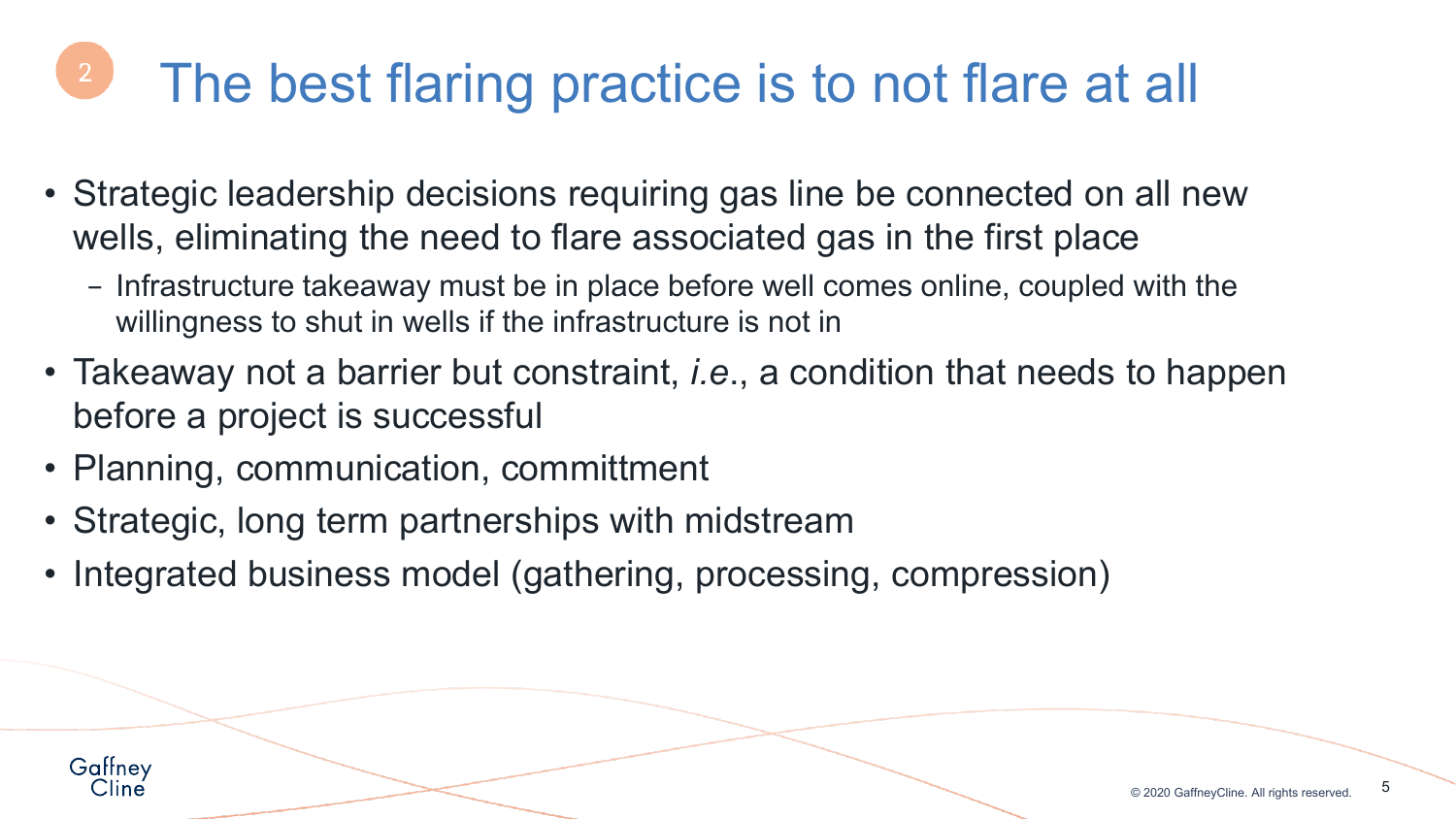# Best operating practices

- Non-routine flaring necessary in the case of operational upsets, high gas line pressures or for safety reasons
- Utilizing trained staff or contractors to routinely and frequently check flares was cited as one of the best practices in terms of both operational efficacy and cost efficiency; in addition
	- − Equipment and processes in place to ensure flare tips are lit and functioning properly
	- − Emissions monitors and controls incorporated into facilities design
- Pro-active, strategic approach to manage operational upsets
- Use of vapor recovery units on majority if not all, pad sites with the intent of achieving maximum emissions capture efficiency

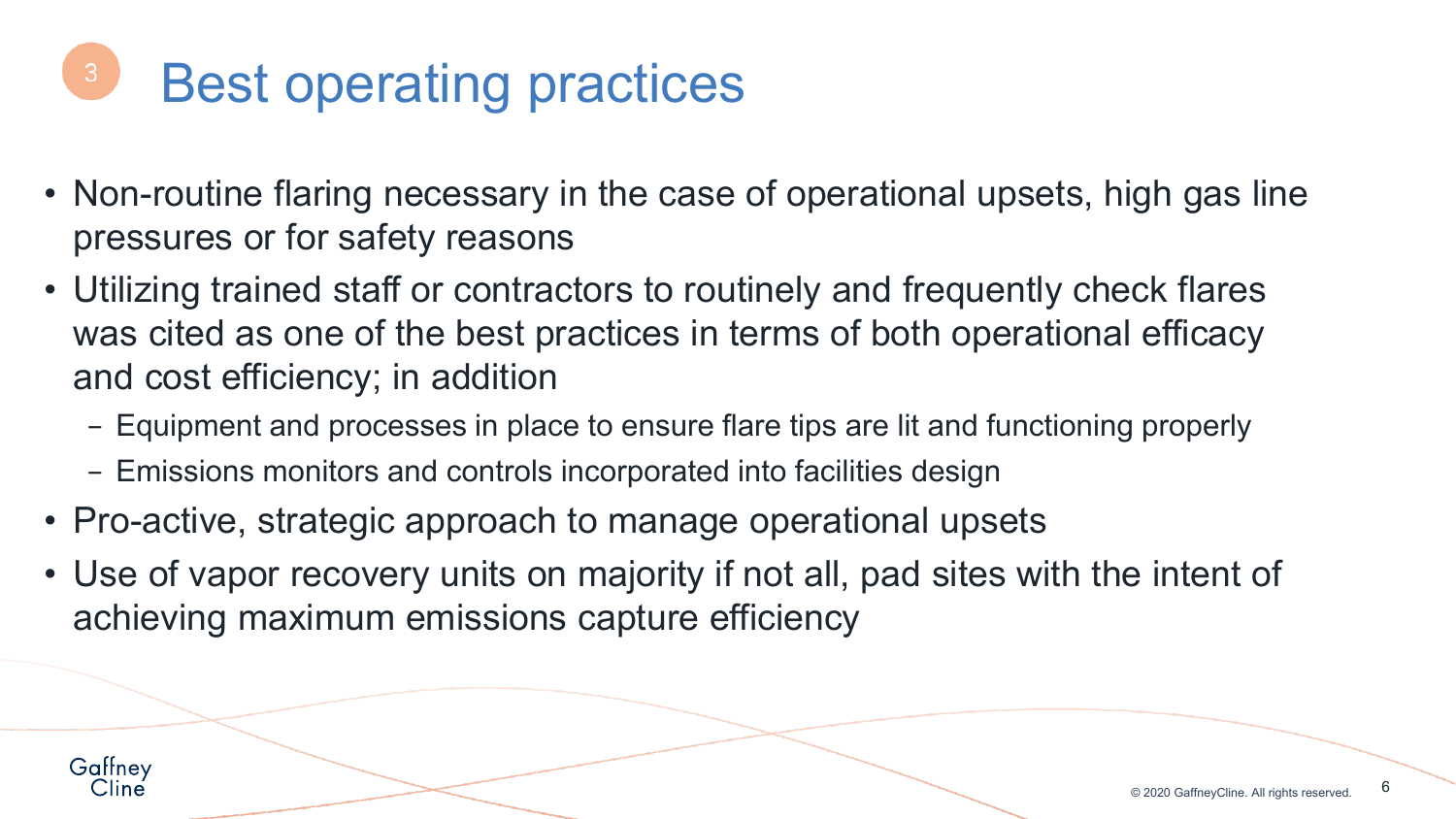### Beneficial financial impact of leading practices

- Financial statement impact
	- − Protect cash flows
- Risk mitigation
	- − Long term investment stability; social license to operate
- Access to capital markets
	- − Facilitate access to capital markets, lower bank risk profile, possibly drive a premium to multiples



7